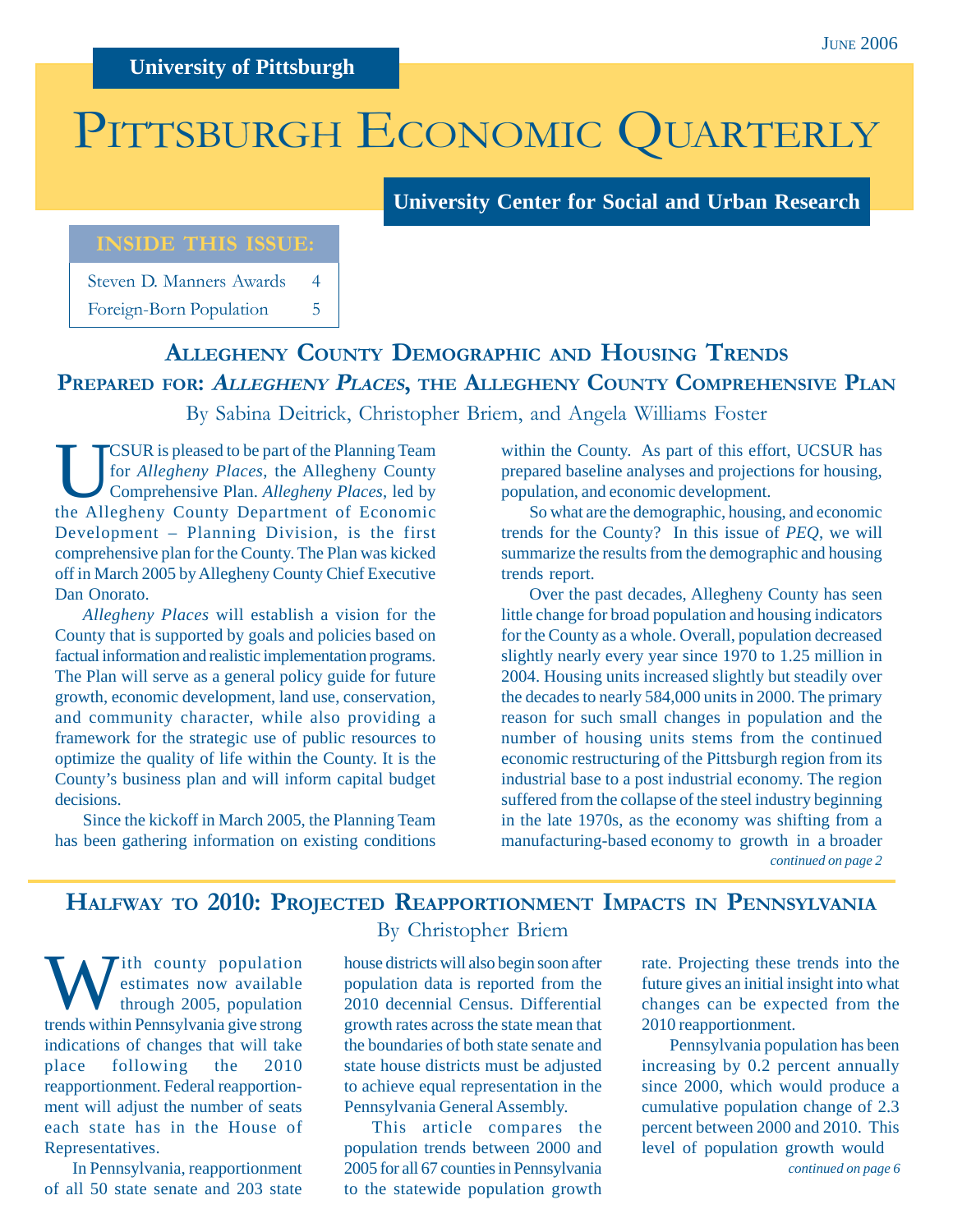### **<sup>A</sup>LLEGHENY PLACES, THE ALLEGHENY COUNTY COMPREHENSIVE PLAN (CONT.)**

#### *continued from page 1*

range of service industries. While many sectors have been growing in the recent period, the region's overall economy has lagged the nation and the state in growth (see figure). This shift, in part, has created Allegheny County's distinctive population characteristics.

However, when we analyze trends across municipalities within the County, we find a decidedly different picture about growth and decline in both population and housing. Though there were only slight changes in population and housing units for the County as a whole, parts of the County experienced significant levels of decline while other parts saw new development and population growth. Rather than growing across the County, population shifted within the County.

Within Allegheny County, 97 of 130 municipalities lost population in the 1990s. During the 1990s, population grew in just 33 municipalities, or onequarter of the County's total municipalities. Only 16 municipalities increased their population by 5 percent or more during the 1990s. Most of the growing communities lie at the County's outer border on the north, west, and southwest, with Pine Township emerging as the fastest growing municipality in the County in both absolute and relative terms (see Table 1).

Population decline was concentrated in the urban core and extended outward along the County's three rivers. The city of Pittsburgh suffered the largest absolute population decline, with a loss of over 35,300 people in the 1990s. The largest relative population decline occurred in Braddock, which lost nearly 38 percent of its population in the 1990s and nearly 50 percent of its population between 1980 and 2000 (see Table 1). With just a few exceptions, places that



### **Population Growth by Decade (1970-2000): Allegheny County, Pennsylvania, and United States**

### **Table 1. Municipalities with Largest Population Increases and Declines, Allegheny County 1990-2000**

|                  | <b>Largest Increases-Ranked by Percentage Change</b> |        |             |       |             |  |  |
|------------------|------------------------------------------------------|--------|-------------|-------|-------------|--|--|
|                  |                                                      | 1990   | <b>2000</b> |       | Change      |  |  |
| $\mathbf{1}$     | Pine                                                 | 4,048  | 7,683       | 3,635 | $(+89.8\%)$ |  |  |
| $\overline{2}$   | Marshall                                             | 4,010  | 5,996       | 1,986 | $(+49.5\%)$ |  |  |
| 3                | North Fayette                                        | 9,537  | 12,249      | 2,712 | $(+28.4\%)$ |  |  |
| 4                | Ohio                                                 | 2,459  | 3,086       | 627   | $(+25.5\%)$ |  |  |
| 5                | South Fayette                                        | 10,329 | 12,271      | 1,942 | $(+18.8\%)$ |  |  |
| 6                | Findlay                                              | 4,500  | 5,145       | 645   | $(+14.3\%)$ |  |  |
| 7                | Moon                                                 | 19,631 | 22,290      | 2,659 | $(+13.5\%)$ |  |  |
| 8                | Robinson                                             | 10,830 | 12,289      | 1,459 | $(+13.5\%)$ |  |  |
| $\boldsymbol{Q}$ | Glenfield                                            | 201    | 228         | 27    | $(+13.4\%)$ |  |  |
| 10               | Indiana                                              | 6,024  | 6,809       | 785   | $(+13.0\%)$ |  |  |
|                  |                                                      |        |             |       |             |  |  |

#### **Largest Decreases-Ranked by Percentage Change**

|                |                       | 1990  | 2000  |          | <b>Change</b> |
|----------------|-----------------------|-------|-------|----------|---------------|
| 1              | <b>Braddock</b>       | 4,682 | 2,912 | $-1,770$ | $(-37.8\%)$   |
| $\overline{2}$ | South Versailles      | 515   | 338   | $-177$   | $(-34.4\%)$   |
| $\overline{3}$ | Haysville             | 100   | 75    | $-25$    | $(-25.0\%)$   |
| $\overline{4}$ | Kilbuck               | 890   | 730   | $-160$   | $(-18.0\%)$   |
| 5              | Aleppo                | 1,246 | 1,038 | $-208$   | $(-16.7\%)$   |
| 6              | Dravosburg            | 2,377 | 2,015 | $-362$   | $(-15.2\%)$   |
| 7              | Homestead             | 4,179 | 3,569 | $-610$   | $(-14.6\%)$   |
| 8              | Duquesne              | 8,525 | 7,332 | $-1,193$ | $(-14.0\%)$   |
| 9              | <b>McKees Rocks</b>   | 7,691 | 6,622 | $-1,069$ | $(-13.9\%)$   |
| <b>10</b>      | <b>Bradford Woods</b> | 1,329 | 1,149 | $-180$   | $(-13.5\%)$   |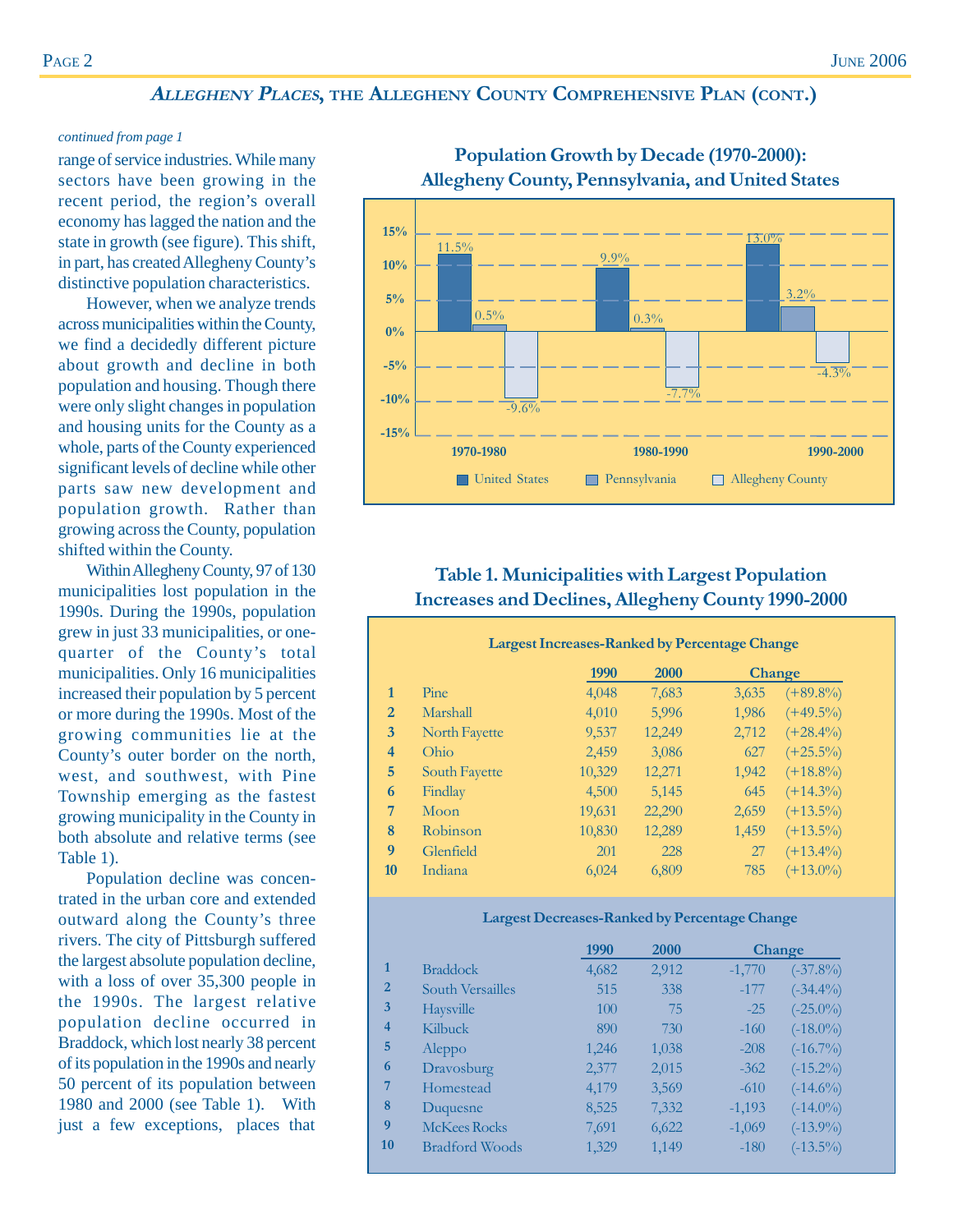lost population in the 1980s continued to lose population in the 1990s. There were few "turnaround" stories.

Examining trends in population by age cohort reveals defining features about Allegheny County's population. Because of selective age out-migration and the large numbers of people who left the County in the 1970s and 1980s, the elderly as a relative proportion of the County's population increased faster compared to other places in the United States. In 2000, the median age in Allegheny County was 39.6 years, much older than the U.S. median age of 35.3 or even Pennsylvania's median age of 38.0.

Many communities are even older. Across Allegheny County, 75 municipalities have a median age over 40. In nine communities, over one quarter of the population is age 65 and over (see Table 2). Many of these municipalities, along with neighborhoods in other communities, have become what are called NORCs, Naturally Occurring Retirement Communities. Here, the elderly are not newly situated, as in traditional retirement communities, but have "aged in place" rather than moving out. Coupling relatively high proportions of elderly residents with little population change projected for the County over the next 20 years means even greater population loss for many of the County's municipalities.

 Despite continued population decline, the number of households in Allegheny County remained relatively flat between 1980 and 2000. The primary reason was the decrease in the number of persons per household over this period, which reflects national trends. In 2000, the number of one person households in the County increased by 9.8 percent.

In 2000, Allegheny County contained 583,646 housing units, a figure 0.5 percent greater than in 1990. Between 1990 and 2000, there were an equal number of municipalities in the county that lost housing units as

**Table 2. Residents Age 65 and Over and Median Age of Residents, Ranked by Municipality for Percent of Population 65+ Allegheny County, 2000**

| Rank                                                | Municipality          | Percent 65+ | Median age |  |  |
|-----------------------------------------------------|-----------------------|-------------|------------|--|--|
| 1                                                   | Sewickley Heights     | $28.20\%$   | 50.3       |  |  |
| $\overline{2}$                                      | <b>Braddock Hills</b> | $28.20\%$   | 46.0       |  |  |
| 3                                                   | South Versailles      | $26.90\%$   | 45.6       |  |  |
| 4                                                   | <b>Versailles</b>     | $26.60\%$   | 45.0       |  |  |
| 5                                                   | Cheswick              | $26.60\%$   | 47.0       |  |  |
| 6                                                   | Wilkins               | 25.70%      | 46.2       |  |  |
| 7                                                   | <b>Bridgeville</b>    | 25.60%      | 43.8       |  |  |
| 8                                                   | Collier               | $25.30\%$   | 45.9       |  |  |
| 9                                                   | Oakmont               | $25.10\%$   | 44.7       |  |  |
| 10                                                  | Whitehall             | $24.30\%$   | 43.8       |  |  |
| <b>Source: Census Bureau, Decennial Census 2000</b> |                       |             |            |  |  |

those that gained units. Increases in housing stock were concentrated in the growing northwest, west, and southwest portions of the County. Decreases in stock likewise mirror population changes, with the greatest losses in the County's core and older riverfront communities. Once again, Braddock suffered the largest relative loss of housing, with the total number of housing units decreasing by 42 percent between 1980 and 2000.

Housing vacancies have increased during the past 20 years. More specifically, 23 municipalities in Allegheny County had vacancy rates over ten percent in 2000. Some communities in Allegheny County, including Braddock, Homestead, Clairton, and Wilmerding, have not only the highest vacancy rates in the County, but are among the highest in Pennsylvania. Overall, Allegheny County's housing unit vacancy rate in 2000 was 8 percent, under the U.S. and Pennsylvania rate of 9 percent.

Homeownership rates in Allegheny County are relatively high compared to the nation. Many municipalities in Allegheny County have homeownership rates greater than 80 percent. From 1990 to 2000, the rates of home ownership rose in nearly every municipality in the county.

This increased rate can be attributed to the housing market's ability to meet the affordability demands of lowincome households — incomes at or below 80 percent of the area median income or at or below an annual income of \$35,700.

Allegheny County meets the affordability demands of households in general. However, for households whose median income is at or below 30 percent of the area median income, a gap between the supply and demand of affordable housing units existed in 2000. This segment of the population is facing a shortage of affordable units, which stems from inadequate housing units in the lowest rental categories and new construction concentrated in single-family housing units.

Finally, Allegheny County's population is projected to continue to decrease to 2010. Thereafter, population will begin to rise slightly, to 1.3 million in 2025. This is slightly above the 2005 population and just under the population figure for 2000.

*Allegheny Places* considers population and economic trends to accommodate growth by creating a 2025 Trend Scenario and four Alternative Development Scenarios. The 2025 Trend Scenario provides a picture of what the County could look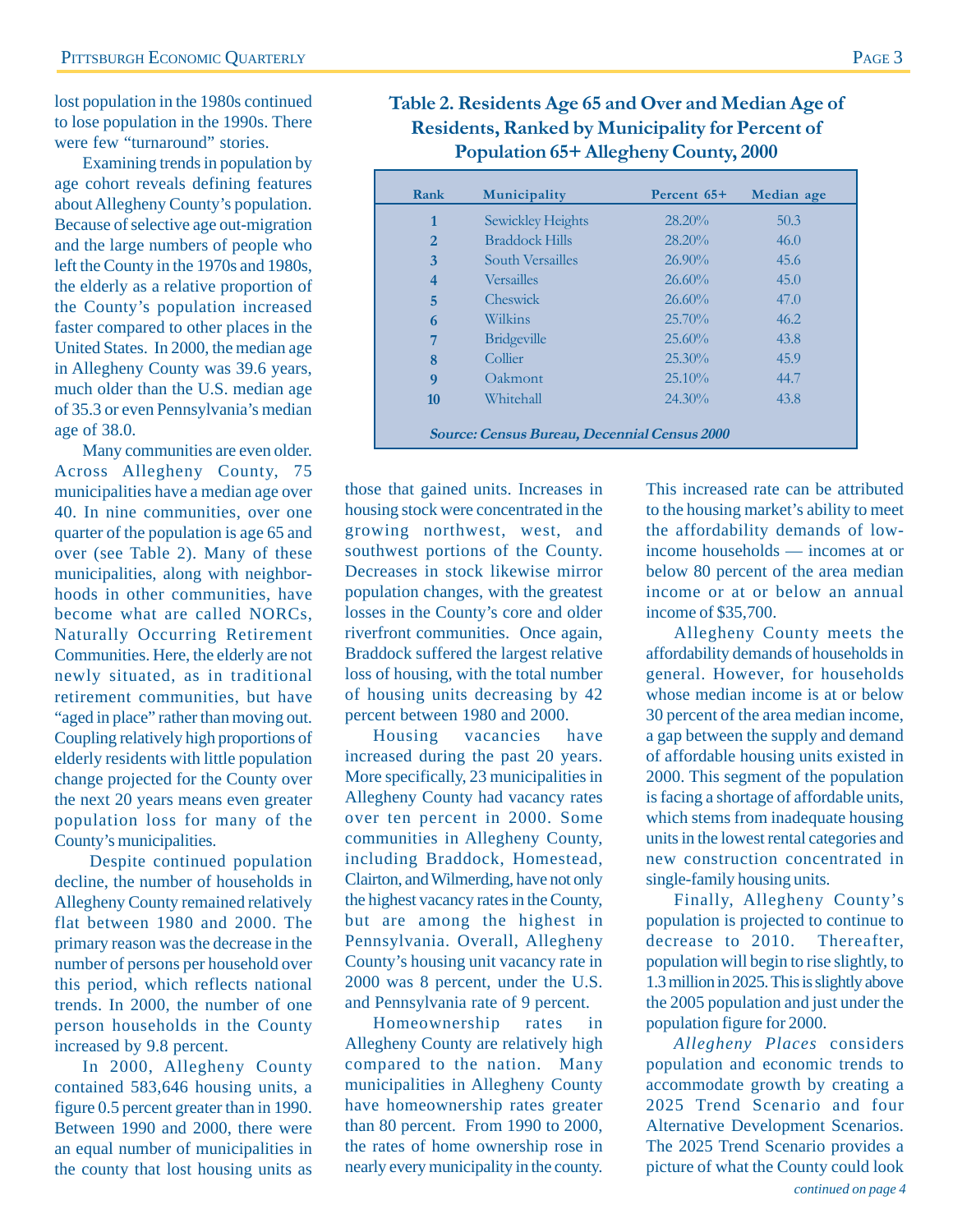### **<sup>A</sup>LLEGHENY PLACES, THE ALLEGHENY COUNTY COMPREHENSIVE PLAN (CONT.)**

#### *continued from page 3*

like in 20 years if current land development trends continue. The Alternative Development Scenarios provide four very different pictures for County growth, each focusing development on one of the following themes: Existing cities, boroughs and towns; Interchanges on major

roadways and centers in the periphery of the County; Riverfronts; and Transit.

Public meetings for *Allegheny Places* will be held this Summer to gather input on the scenarios, and the best components of the various Alternative Development Scenarios

will be blended into the Preferred Scenario. A Public Hearing is anticipated by the end of 2006.

*For UCSUR's full reports and more information about Allegheny Places, please visit the project website at: http://www.allegheny places.com/plan/planContent.asp.*

### **STEVEN D. MANNERS FACULTY DEVELOPMENT AWARDS**

Each year, UCSUR awards the<br>
Steven D. Manners Faculty<br>
Development Awards to Steven D. Manners Faculty promising research and infrastructure projects on campus. These awards honor the memory of Steve Manners, a sociologist who began working at the Center 1974 and served as its Assistant Director from 1989 until his death in September 2000. His research and service to the Center and the University community were dedicated to improving social conditions in the urban environment. The first awards were made in 2001. The following received the 2006 awards:

**Larissa Myaskovsky, PhD**, Core Faculty, Center for Health Equity Research and Promotion, VA Pittsburgh Healthcare System, for "Understanding and Reducing Racial Depression Stigma, Race, and Treatment Seeking Behavior and Attitudes."

African-Americans are disproportionately affected by end-stage renal disease (ESRD). The major causes of ESRD include diabetes and hypertension, two diseases that are more prevalent among African-Americans than whites.

These diseases are related to a combination of differences among African Americans and whites, including differences in access to healthcare, socioeconomic status, and health behaviors.

The best treatment for ESRD is a living donor kidney transplant.

Unfortunately, African-Americans are much less likely to identify a living donor or receive a living donor kidney transplant than whites. Although this disparity has been recognized for several years, relatively little is known about its causes. Culturally-based patient characteristics – including differences in health care attitudes and perceived racism in the health care system – have been shown to play significant roles in African-Americans' health behaviors and outcomes in other diseases like HIV, heart disease, and infant health.

The new study to be conducted by Dr. Myaskovsky and colleagues at UPMC will determine whether these characteristics may help to explain race disparities in kidney transplantation as well. ESRD patients from both UPMC and the VA Pittsburgh Healthcare System will be asked to participate in two telephone interviews during the time that they are being medically evaluated for a transplant. The interviews will focus on their experiences with healthcare and their social and health background.

A long-term goal of this project is to translate research findings into successful educational interventions that reduce racial disparities in kidney transplantation.

**Shanti Gamper-Rabindran, PhD and Aaron Swoboda, PhD**, both Assistant Professors at the Graduate

School of Public and International Affairs, for "Does the U.S. Public Disclosure Program on Factories' Emissions Truly Cause Emissions Reductions in Poor and Minority Urban Neighborhoods?"

This study examines the impact of the public dissemination of information on plants' state-level Toxic Release Inventory (TRI) rankings. The TRI is a nationwide public disclosure program that has made plant-level emissions available to the public since 1987 and has been perceived as a major innovation in US environmental policy. Advocates of the Right-to-Know movement argue that this information disclosure program has enabled the public to exert pressure on plants to reduce their emissions.

The investigators ask whether plants reduced their pounds of emissions as a result of public pressure and also assess whether these changes translate in reductions in healthindexed emissions. Given the reliance of TRI programs on public pressure, the study will examine whether plant emissions are correlated with neighborhood socioeconomic variables. Results from this study will assist the EPA, policymakers, activists, and members of the public to understand whether the TRI program has been effective at reducing healthindexed emissions.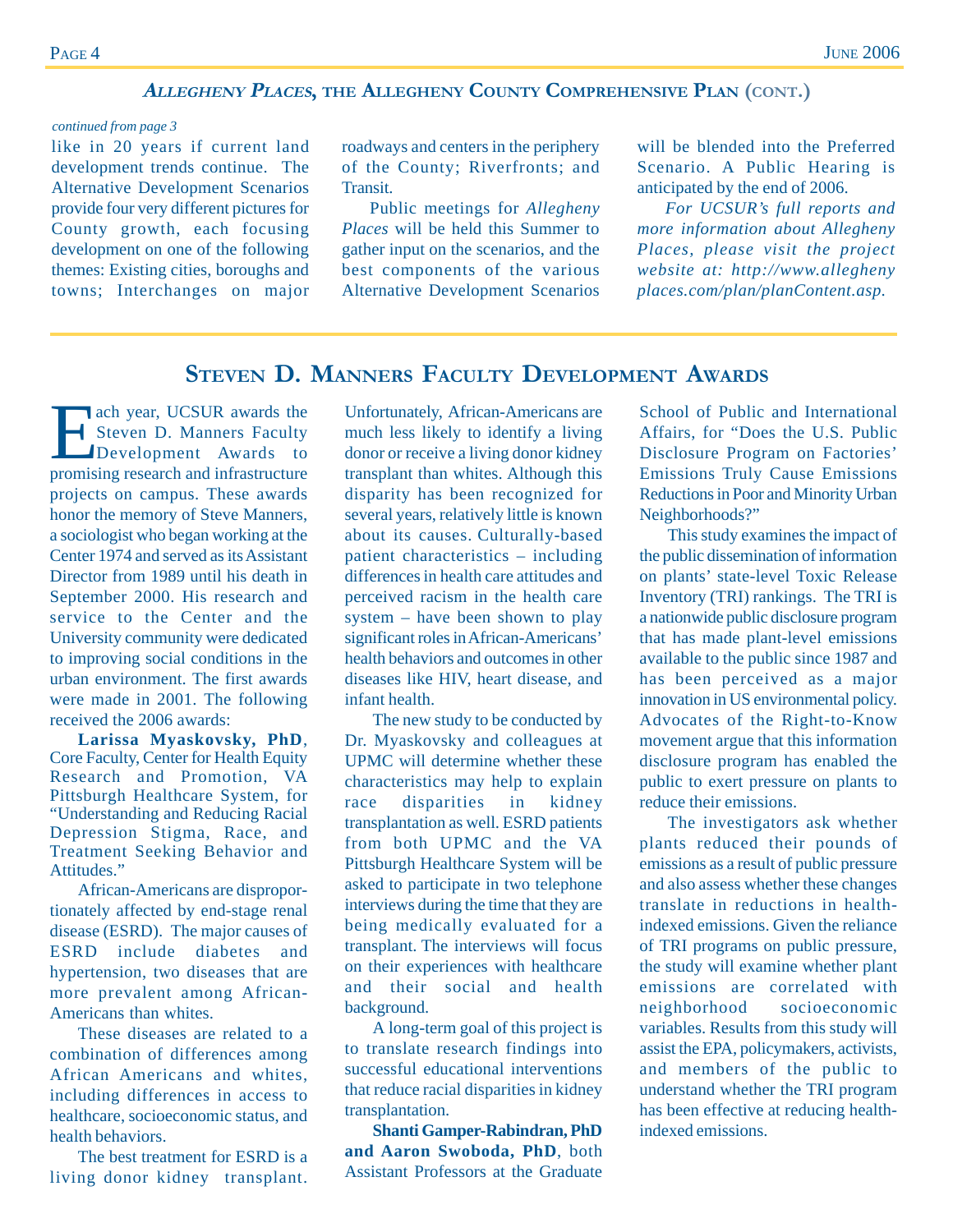### **PITTSBURGH FOREIGN-BORN POPULATION, 2000**

Ith all the discussion about immigration into the Pittsburgh region – perhaps more discussion than immigration – it's useful to review where the foreignborn population of the Pittsburgh region originated. We break down 2000 Census data by decade of entry to the U.S. and place of birth by continent.

In 2000, the foreign born population totaled 62,286 persons in the Pittsburgh region (see Table 1). The foreign born population represented 2.6 percent of the region's total population in 2000. This compares to 4.1 percent in the Pennsylvania and 11.1 percent for the nation.

The foreign born population in the region increased by 66 percent between 1990 and 2000. Though its share of the region's total population remains small, its growth rate more closely resembles the trends in the U.S. population. The number of foreign born residents in the U.S. increased by 57 percent between 1990 and 2000 to 31 million persons.

In 2000, 48 percent of Pittsburgh's immigrants were born in Europe and 35 percent in Asia. Latin America trailed at just 9.5 percent of the region's foreign-born population. Latin American immigrants actually declined as a share of the foreign-born

population in the 1990s. This is in stark contrast to national trends, where the L a t i n American b o r n population made up 52 percent of the total foreign

| Table 2. Pittsburgh MSA Foreign-Born<br><b>Population By County, 2002</b> |                                            |                                 |  |  |  |  |
|---------------------------------------------------------------------------|--------------------------------------------|---------------------------------|--|--|--|--|
| <b>County</b>                                                             | <b>Number</b><br>of Foreign<br><b>Born</b> | Percent<br>County<br>Population |  |  |  |  |
|                                                                           | 48,266                                     | 3.8                             |  |  |  |  |
| Allegheny<br>Armstrong                                                    | 492                                        | 0.7                             |  |  |  |  |
| <b>Beaver</b>                                                             | 2,997                                      | 1.7                             |  |  |  |  |
| <b>Butler</b>                                                             | 2,505                                      | 1.4                             |  |  |  |  |
| Fayette                                                                   | 837                                        | 0.6                             |  |  |  |  |
| Washington                                                                | 2,404                                      | 1.2.                            |  |  |  |  |
| Westmoreland                                                              | 5,277                                      | 1.4                             |  |  |  |  |

4 percent of total county popula-tion. In all six other counties in the region, the foreign born population was below two percent of each county's total population. Allegheny County also contained the largest share of its foreign-born residents as

more recent

born population in the 2000 Census, up from 42.5% in 1990.

When viewed by decade of entry, the place of birth shifts from Europe to Asia for newer immigrants. Persons born in Asia comprised 50 percent of the immigrants to Pittsburgh who entered the U.S. during the 1980s and 1990s.

Within the region, Allegheny County is home to 77.5 percent of the immigrants, with 44.2 percent of its foreign born residents having entered the U.S. during the 1990s. Butler County followed, with 34 percent of its foreign born population arriving in the 1990s.

region's foreign born population with 48,266 foreign born persons in 2000 (see Table 2). This represents nearly

|                        |                                                | Place of Birth |          |         |         |                  |                         |
|------------------------|------------------------------------------------|----------------|----------|---------|---------|------------------|-------------------------|
| <b>Year of Entry</b>   | <b>Total Foreign</b><br><b>Born Population</b> | <b>Europe</b>  | Asia     | Africa  | Oceania | Latin<br>America | <b>North</b><br>America |
| 1990-2000              | 24,938                                         | 7,676          | 12,388   | 1,417   | 202     | 2,377            | 878                     |
|                        |                                                | $30.8\%$       | $49.7\%$ | $5.7\%$ | $0.8\%$ | $9.5\%$          | $3.5\%$                 |
| 1980-1990              | 8,465                                          | 2,230          | 4,202    | 461     | 42      | 1,155            | 375                     |
|                        |                                                | $26.3\%$       | $49.6\%$ | $5.4\%$ | $0.5\%$ | $13.6\%$         | $4.4\%$                 |
| <b>Before 1980</b>     | 28,883                                         | 19,686         | 5,283    | 397     | 161     | 1,928            | 1,428                   |
|                        |                                                | $68.2\%$       | $18.3\%$ | $1.4\%$ | $0.6\%$ | $6.7\%$          | 4.9%                    |
| <b>Total all years</b> | 62,286                                         | 29,592         | 21,873   | 2,275   | 405     | 5,460            | 2,681                   |
|                        |                                                | $47.5\%$       | $35.1\%$ | $3.7\%$ | $0.7\%$ | $8.8\%$          | $4.3\%$                 |

### **Table 1. Foreign-Born Population, Pittsburgh MSA By Place of Birth and Year of Entry, 2000**

**\*In 2000, the Pittsburgh MSA was comprised of Allegheny, Beaver, Butler, Fayette, Washington, and Westmoreland counties. Source: Census 2000**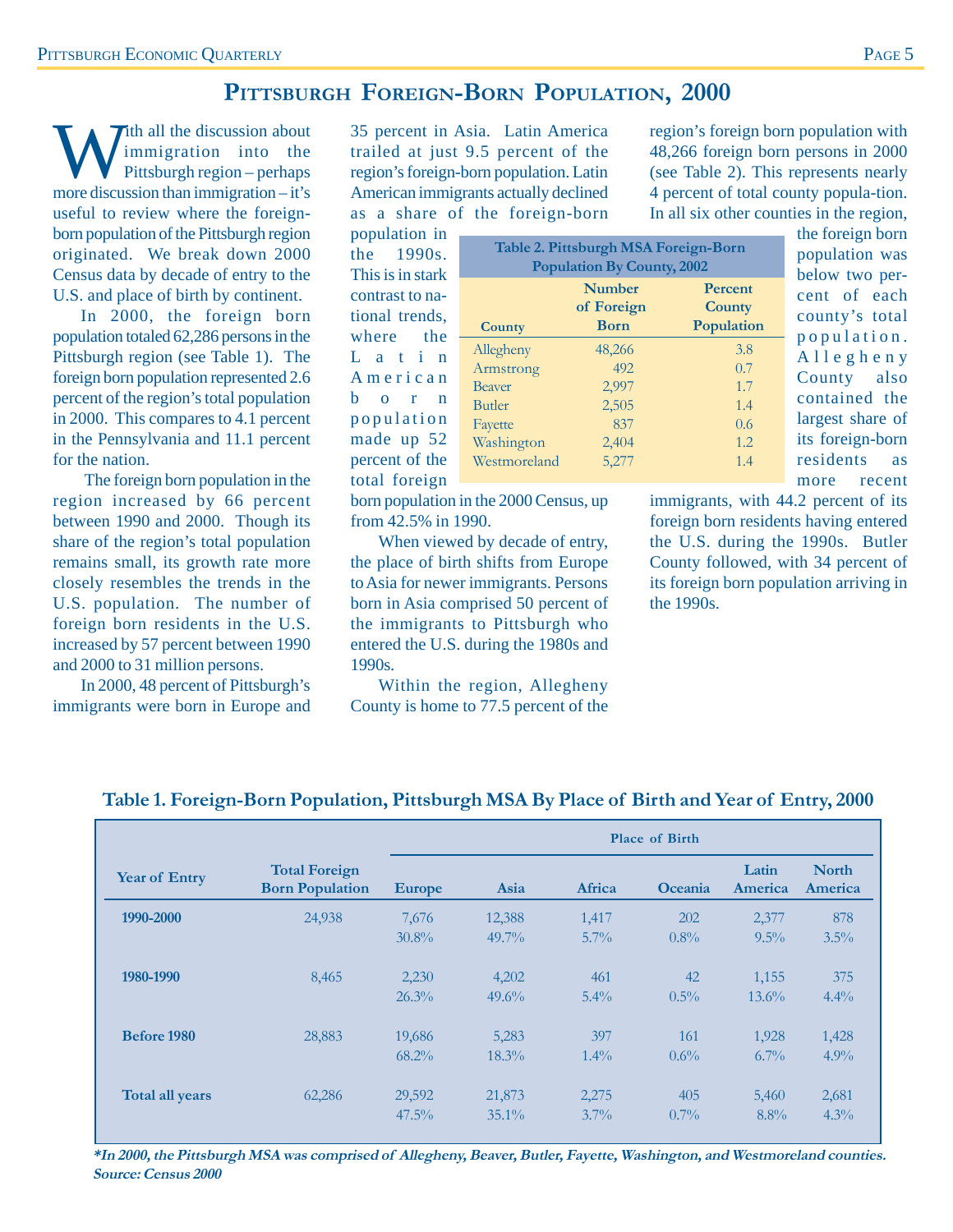### **HALFWAY TO 2010: PROJECTED REAPPORTIONMENT IMPACTS IN PENNSYLVANIA (CONT.)**

#### *continued from page 1*

increase the nominal size for state house districts to approximately 61,908 in 2010 from 60,498 in 2000. At the same time, the population of the seven county Pittsburgh Metropolitan Statistical Area (MSA) is projected to decrease by 3.5 percent if current trends continue. The result would be a net loss of 2.3 state house districts across the MSA.

Within SWPA, the largest impact of reapportionment will likely occur in Allegheny County, which is on track to lose just under 1.9 house districts (see Table 1). Other counties within the region are projected to have relatively small changes. Butler and Washington counties would see small increases in their political representation while the remaining four suburban counties would see slight decreases.

The largest decreases will be absorbed by Philadelphia and Allegheny County, the two largest counties in the state (see Table 2). Eastern counties, with the exception of Philadelphia, are projected to have the largest gains in population and thus political representation.

Chester County is the biggest gainer and is expected to add more than one state house district. Seven other counties concentrated in Eastern Pennsylvania are projected to gain one-half of a state house district or more. Conversely, 38 of Pennsylvania's 67 counties are projected to increase or decrease representation by less than one-tenth of a state house district.

The projected population changes presented here reflect trends in county level population reported by the Census Bureau's annual estimates. The annual Census estimates are compiled from both administrative records of births and deaths in each county along with an estimate of net migration calculated

|                   |                             | Projected | Change           |  |  |  |
|-------------------|-----------------------------|-----------|------------------|--|--|--|
|                   | 2000                        | 2010      | 2000-2010        |  |  |  |
| Pennsylvania      | 60,498                      | 61,908    | 1,410            |  |  |  |
|                   | <b>House Seats per Area</b> |           |                  |  |  |  |
| Allegheny         | 21.2                        | 19.3      | $-1.9$           |  |  |  |
| Armstrong         | 1.2                         | 1.1       | $-0.1$           |  |  |  |
| Beaver            | 3                           | 2.8       | $-0.2$           |  |  |  |
| <b>Butler</b>     | 2.9                         | 3.1       | 0.2              |  |  |  |
| Fayette           | 2.5                         | 2.3       | $-0.1$           |  |  |  |
| Washington        | $3.4^{\circ}$               | 3.4       | $\left( \right)$ |  |  |  |
| Westmoreland      | 6.1                         | 5.9       | $-0.2$           |  |  |  |
| MSA net Allegheny | 19                          | 18.6      | $-0.4$           |  |  |  |
| Pittsburgh MSA    | 40.2                        | 37.9      | $-2.3$           |  |  |  |

### **Table 1. Projected Reappointment Impact in SWPA**

using county-to-county migration data provided by the Internal Revenue Service and other sources. As in the past, annual Census estimates will differ from final 2010 population counts, which will be derived from a complete enumeration of the population.

A number of factors caused the 2000 decennial Census to differ from pre-Census estimates of the population. The primary reason causing an undercount was the greater number of undocumented international immigrants who entered the country in the 1990s. Such a trend could be impacting current population estimates and would impact the 2010 reapportionment if these immigrants were concentrating in certain regions and not in others.

The Census Bureau is currently reviewing how inmates of jails and prisons are counted. Current policy is

to count these inmates as residents where they are incarcerated. In November 2005, Congress directed the Census Bureau look at how it counts people in prison. As a result, the Census sponsored a study by the Brennan Center at the New York University School of Law that was released in February 2006. That report concluded that most prisoners have valid homes of record that could be used for Census enumeration. Because those incarcerated are concentrated in institutions located in specific districts, a shift in Census policy for how prisoners are allocated could result in additional shifts in the 2010 reapportionment.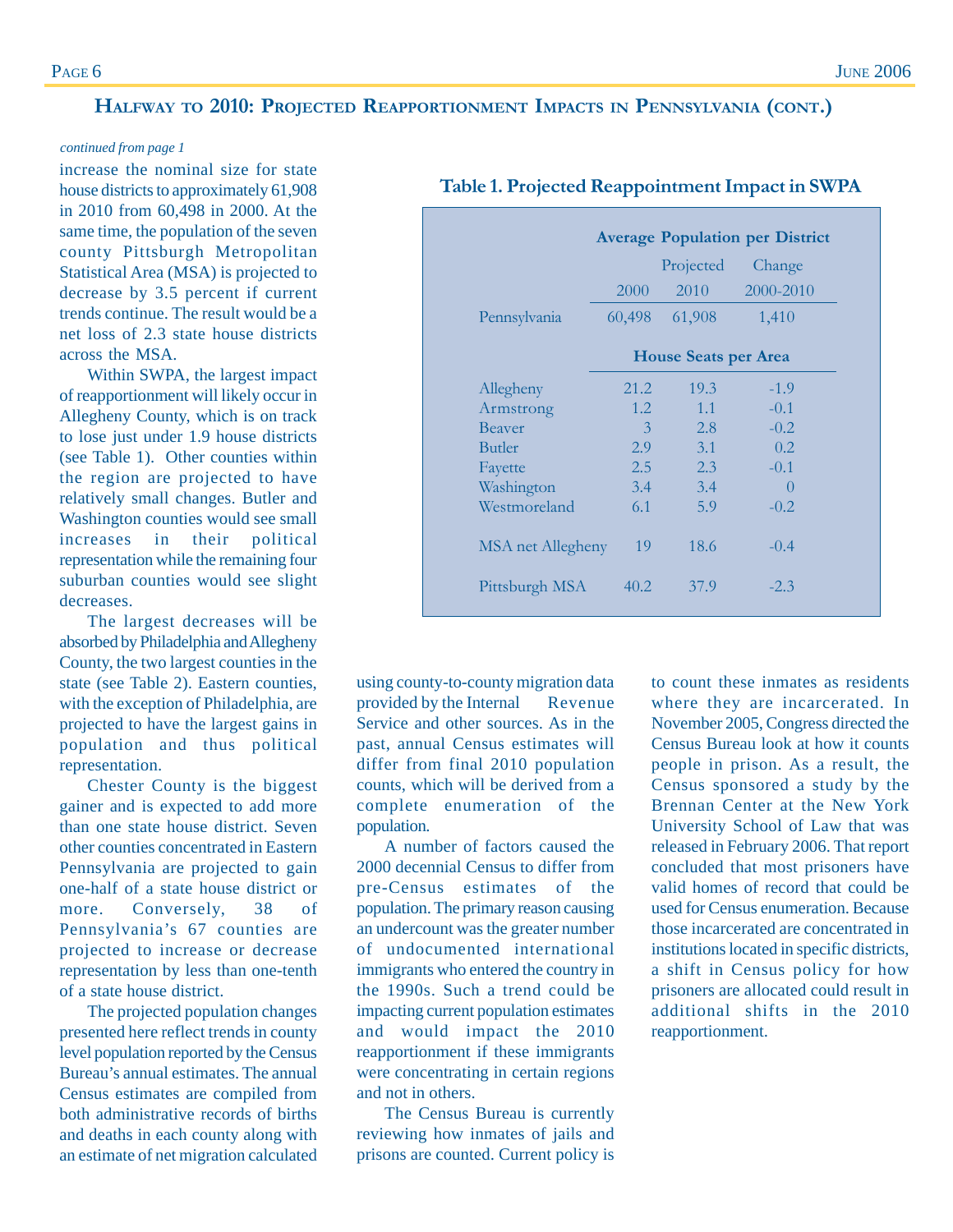| Counties with largest projected decreases in state house districts |  |                |                 |               |  |  |
|--------------------------------------------------------------------|--|----------------|-----------------|---------------|--|--|
|                                                                    |  | 2000           | 2010            | Change        |  |  |
| Philadelphia                                                       |  | 25.1           | 22.9            | $-2.2$        |  |  |
| Allegheny                                                          |  | 21.2           | 19.3            | $-1.9$        |  |  |
| Luzerne                                                            |  | 5.3            | 5               | $-0.3$        |  |  |
| Westmoreland                                                       |  | 6.1            | 5.9             | $-0.2$        |  |  |
| Cambria                                                            |  | 2.5            | 2.3             | $-0.2$        |  |  |
| Lackawanna                                                         |  | 3.5            | 3.3             | $-0.2$        |  |  |
| <b>Beaver</b>                                                      |  | $\overline{3}$ | 2.8             | $-0.2$        |  |  |
| Schuylkill                                                         |  | 2.5            | 2.3             | $-0.1$        |  |  |
| Fayette                                                            |  | 2.5            | 2.3             | $-0.1$        |  |  |
| <b>Blair</b>                                                       |  | 2.1            | 2               | $-0.1$        |  |  |
| Counties with largest projected increases in state house districts |  |                |                 |               |  |  |
|                                                                    |  | 2000           | 2010            | <b>Change</b> |  |  |
| Chester                                                            |  | 7.2            | 8.3             | 1.1           |  |  |
| Monroe                                                             |  | 2.3            | 3.1             | 0.8           |  |  |
| York                                                               |  | 6.3            | $7\phantom{.0}$ | 0.7           |  |  |
| <b>Berks</b>                                                       |  | 6.2            | 6.8             | 0.6           |  |  |
| Northampton                                                        |  | 4.4            | 5               | 0.6           |  |  |
|                                                                    |  |                |                 |               |  |  |
| Montgomery                                                         |  | 12.4           | 12.9            | 0.5           |  |  |
| <b>Bucks</b>                                                       |  | 9.9            | 10.4            | 0.5           |  |  |
| Lehigh                                                             |  | 5.2            | 5.6             | 0.5           |  |  |
| Lancaster                                                          |  | 7.8            | 8.2             | 0.4           |  |  |

### **Table 2. Pennsylvania Counties with Changes in State House Districts**

### **Projected Change in State House Seats by County: 2010 Reappointment**